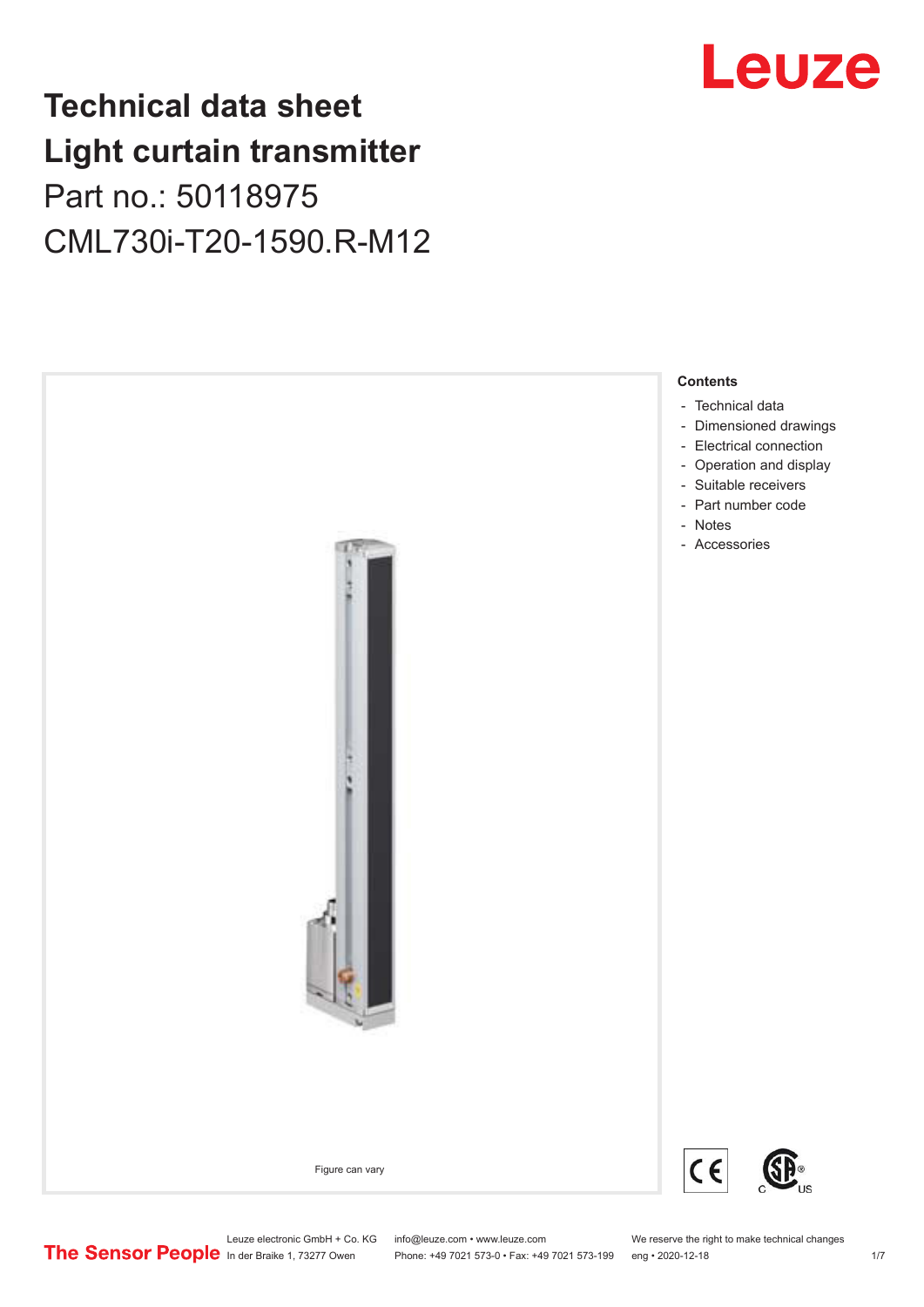# <span id="page-1-0"></span>**Technical data**

# Leuze

| ва | sic da. |  |
|----|---------|--|
|    |         |  |

| <b>Series</b>              | 730                                   |
|----------------------------|---------------------------------------|
| <b>Operating principle</b> | Throughbeam principle                 |
| Device type                | Transmitter                           |
| <b>Contains</b>            | Accessories for the use of the BT-2R1 |
| <b>Application</b>         | Detection of transparent objects      |
|                            | Object measurement                    |

### **Special version**

**Special version** Crossed-beam scanning

Diagonal-beam scanning Parallel-beam scanning

### **Optical data**

| <b>Operating range</b>             | Guaranteed operating range                                                                                 |
|------------------------------------|------------------------------------------------------------------------------------------------------------|
| <b>Operating range</b>             | 0.39.5m                                                                                                    |
| Operating range, transparent media | $0.33.5$ m                                                                                                 |
| <b>Operating range limit</b>       | Typical operating range                                                                                    |
| <b>Operating range limit</b>       | $0.212$ m                                                                                                  |
| <b>Measurement field length</b>    | 1,590 mm                                                                                                   |
| Number of beams                    | 80 Piece(s)                                                                                                |
| Beam spacing                       | $20 \text{ mm}$                                                                                            |
| <b>Light source</b>                | LED, Infrared                                                                                              |
| <b>LED light wavelength</b>        | 940 nm                                                                                                     |
| <b>Measurement data</b>            |                                                                                                            |
| Minimum object diameter            | 30 mm                                                                                                      |
| <b>Electrical data</b>             |                                                                                                            |
|                                    |                                                                                                            |
| <b>Protective circuit</b>          | Polarity reversal protection                                                                               |
|                                    | Short circuit protected                                                                                    |
|                                    |                                                                                                            |
|                                    | <b>Transient protection</b>                                                                                |
|                                    |                                                                                                            |
| Performance data                   |                                                                                                            |
| Supply voltage U <sub>p</sub>      | 18  30 V, DC                                                                                               |
| <b>Residual ripple</b>             | 0  15 %, From $U_{\rm B}$                                                                                  |
| <b>Open-circuit current</b>        | 0  350 mA, The specified values refer<br>to the entire package consisting of trans-<br>mitter and receiver |

### **Timing**

| <b>Readiness delay</b> | 450 ms         |
|------------------------|----------------|
| Cycle time             | $1 \text{ ms}$ |

### **Connection**

| <b>Number of connections</b> | 1 Piece(s) |
|------------------------------|------------|
| <b>Plug outlet</b>           | Rear side  |

| <b>Connection 1</b>       |                        |
|---------------------------|------------------------|
| <b>Function</b>           | Connection to receiver |
| <b>Type of connection</b> | Connector              |
| <b>Thread size</b>        | M <sub>12</sub>        |
| Type                      | Male                   |
| <b>Material</b>           | Metal                  |
| No. of pins               | $5 - pin$              |
| Encoding                  | A-coded                |
|                           |                        |

### **Mechanical data**

| Design                   | Cubic                        |
|--------------------------|------------------------------|
| Dimension (W x H x L)    | 29 mm x 35.4 mm x 1,623 mm   |
| <b>Housing material</b>  | Metal                        |
| <b>Metal housing</b>     | Aluminum                     |
| Lens cover material      | Plastic                      |
| Net weight               | 1,750q                       |
| <b>Housing color</b>     | Silver                       |
| <b>Type of fastening</b> | Groove mounting              |
|                          | Via optional mounting device |
|                          |                              |

### **Operation and display**

| Type of display | I FD.      |
|-----------------|------------|
| Number of LEDs  | 1 Piece(s) |

#### **Environmental data**

| Ambient temperature, operation | -30  60 °C |
|--------------------------------|------------|
| Ambient temperature, storage   | -40  70 °C |

### **Certifications**

| Degree of protection     | IP 65         |
|--------------------------|---------------|
| <b>Protection class</b>  | Ш             |
| <b>Certifications</b>    | c CSA US      |
| <b>Standards applied</b> | IEC 60947-5-2 |

#### **Classification**

| <b>Customs tariff number</b> | 90314990 |
|------------------------------|----------|
| eCl@ss 5.1.4                 | 27270910 |
| eCl@ss 8.0                   | 27270910 |
| eCl@ss 9.0                   | 27270910 |
| eCl@ss 10.0                  | 27270910 |
| eCl@ss 11.0                  | 27270910 |
| <b>ETIM 5.0</b>              | EC002549 |
| <b>ETIM 6.0</b>              | EC002549 |
| <b>ETIM 7.0</b>              | EC002549 |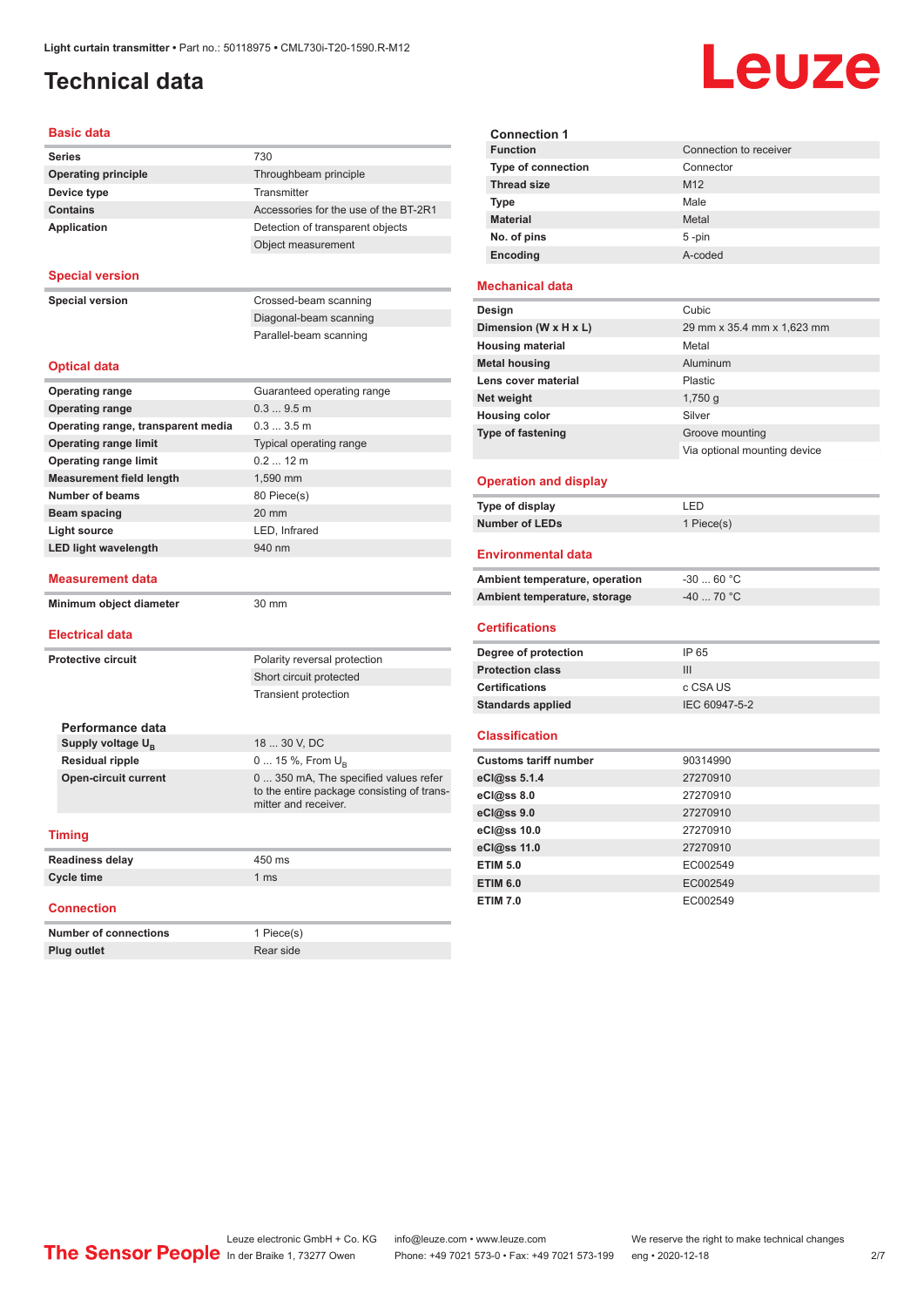# <span id="page-2-0"></span>**Dimensioned drawings**

All dimensions in millimeters



### A Beam spacing 20 mm

- B Measurement field length 1590 mm
- F M6 thread
- G Fastening groove
- L Profile length 1608 mm
- T Transmitter
- R Receiver
- Y 5 mm



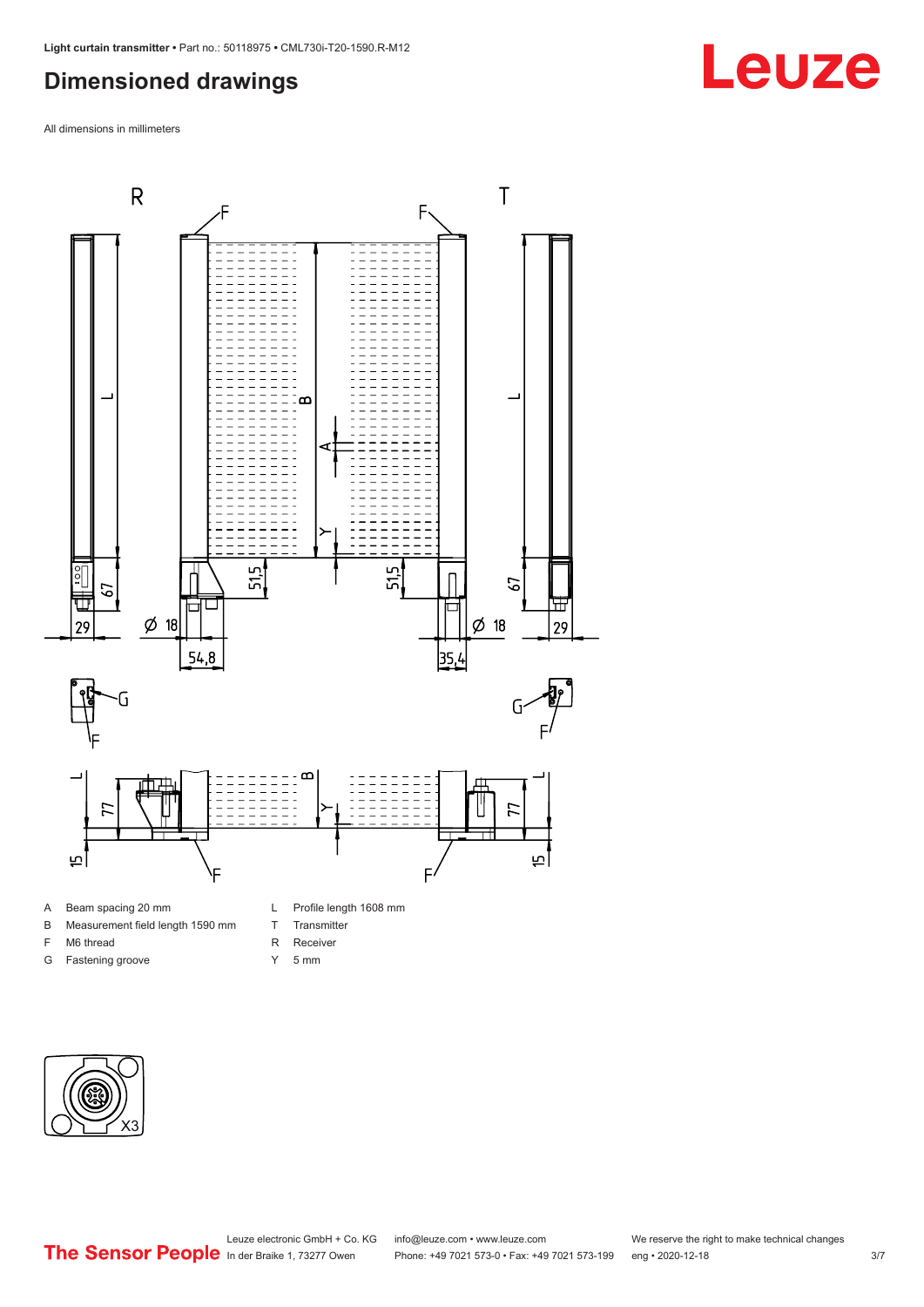# <span id="page-3-0"></span>**Electrical connection**

# Leuze

### **Connection 1**

| <b>Function</b>    | Connection to receiver |
|--------------------|------------------------|
| Type of connection | Connector              |
| <b>Thread size</b> | M12                    |
| <b>Type</b>        | Male                   |
| <b>Material</b>    | Metal                  |
| No. of pins        | $5$ -pin               |
| Encoding           | A-coded                |

### **Pin Pin assignment 1** FE/SHIELD **2** V+ **3** GND **4** RS 485 Tx+ **5** RS 485 Tx-



# **Operation and display**

| Display                                      | <b>Meaning</b>                                           |
|----------------------------------------------|----------------------------------------------------------|
| Green, continuous light                      | Continuous mode                                          |
| Off                                          | No communication with the receiver / waiting for trigger |
| green, flashing in sync with the measurement | Measurement frequency display                            |

## **Suitable receivers**

| Part no. | <b>Designation</b>            | <b>Article</b>         | <b>Description</b>                                                                                                          |
|----------|-------------------------------|------------------------|-----------------------------------------------------------------------------------------------------------------------------|
| 50119113 | CML730i-R20-<br>1590.R/CN-M12 | Light curtain receiver | Operating range: 0.3  9.5 m<br>Interface: CANopen<br>Connection: Connector, M12, Rear side, 8-pin                           |
| 50119274 | CML730i-R20-<br>1590.R/CV-M12 | Light curtain receiver | Operating range: 0.3  9.5 m<br>Analog outputs: 2 Piece(s), Voltage, Current<br>Connection: Connector, M12, Rear side, 8-pin |
| 50123417 | CML730i-R20-<br>1590.R/D3-M12 | Light curtain receiver | Operating range: 0.3  9.5 m<br>Interface: RS 485 Modbus<br>Connection: Connector, M12, Rear side, 8-pin                     |
| 50119193 | CML730i-R20-<br>1590.R/L-M12  | Light curtain receiver | Operating range: 0.3  9.5 m<br>Interface: IO-Link<br>Connection: Connector, M12, Rear side, 8-pin                           |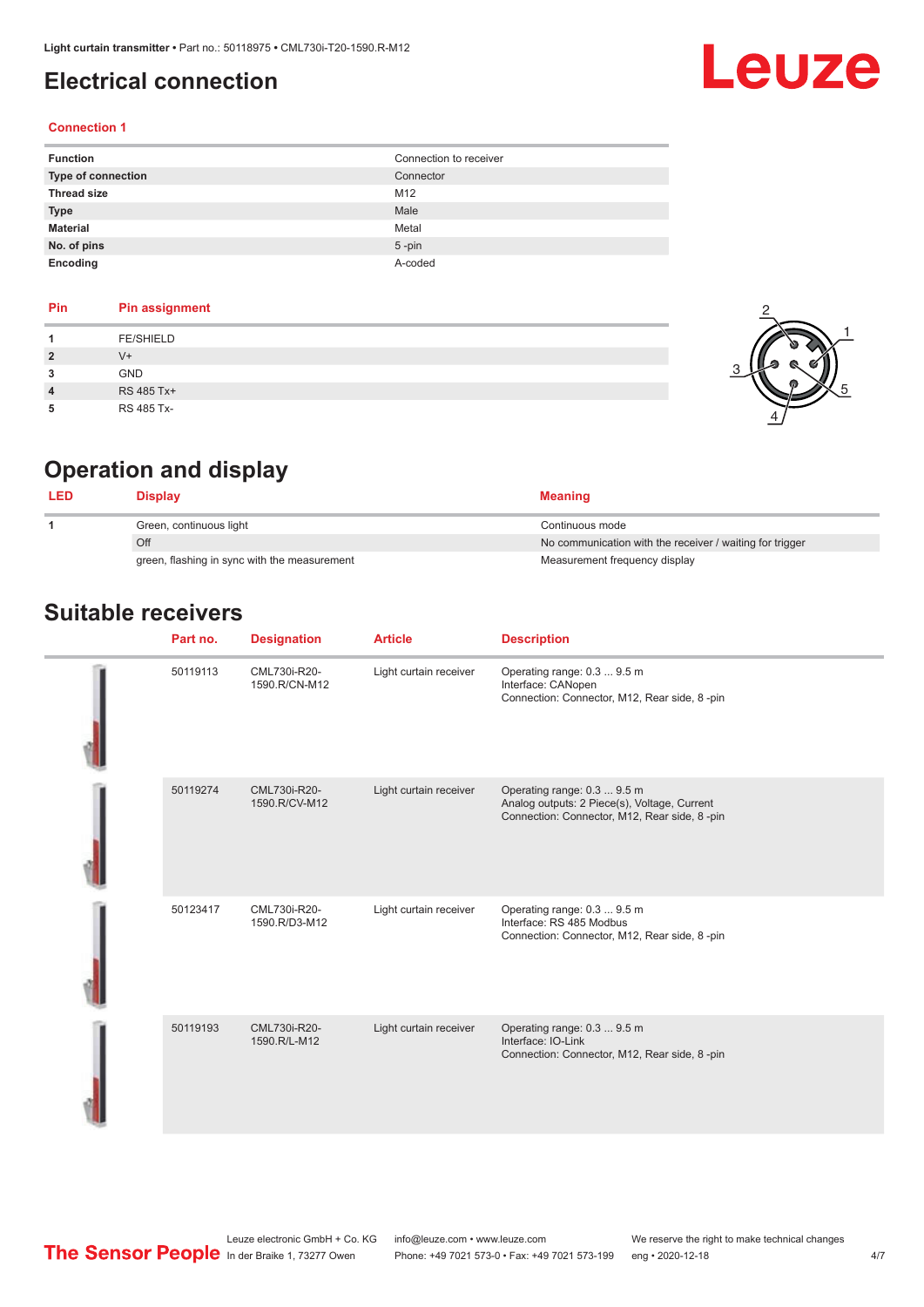## <span id="page-4-0"></span>**Suitable receivers**

# Leuze

| Part no. | <b>Designation</b>            | <b>Article</b>         | <b>Description</b>                                                                                    |
|----------|-------------------------------|------------------------|-------------------------------------------------------------------------------------------------------|
| 50123194 | CML730i-R20-<br>1590.R/PB-M12 | Light curtain receiver | Operating range: 0.3  9.5 m<br>Interface: PROFIBUS DP<br>Connection: Connector, M12, Rear side, 8-pin |
| 50131797 | CML730i-R20-<br>1590.R/PN-M12 | Light curtain receiver | Operating range: 0.3  9.5 m<br>Interface: PROFINET<br>Connection: Connector, M12, Rear side, 8-pin    |

## **Part number code**

Part designation: **CML7XXi-YZZ-AAAA.BCCCDDD-EEEFFF**

| <b>CML</b>  | <b>Operating principle</b><br>Measuring light curtain                                                                                     |
|-------------|-------------------------------------------------------------------------------------------------------------------------------------------|
| 7XXi        | <b>Series</b><br>720i: 720i series<br>730i: 730i series                                                                                   |
| Υ           | Device type<br>T: transmitter<br>R: receiver                                                                                              |
| <b>ZZ</b>   | Beam spacing<br>05:5 mm<br>10:10 mm<br>20:20 mm<br>40:40 mm                                                                               |
| <b>AAAA</b> | Measurement field length [mm], dependent on beam spacing                                                                                  |
| в           | Equipment<br>A: connector outlet, axial<br>R: rear connector outlet                                                                       |
| <b>CCC</b>  | Interface<br>L: IO-Link<br>/CN: CANopen<br>/PB: PROFIBUS<br>/PN: PROFINET<br>/CV: Analog current and voltage output<br>/D3: RS 485 Modbus |
| <b>DDD</b>  | <b>Special equipment</b><br>-PS: Power Setting                                                                                            |
| EEE         | <b>Electrical connection</b><br>M12: M12 connector                                                                                        |
| <b>FFF</b>  | -EX: Explosion protection                                                                                                                 |
|             | <b>Note</b>                                                                                                                               |
|             |                                                                                                                                           |
|             | $\&$ A list with all available device types can be found on the Leuze website at www.leuze.com.                                           |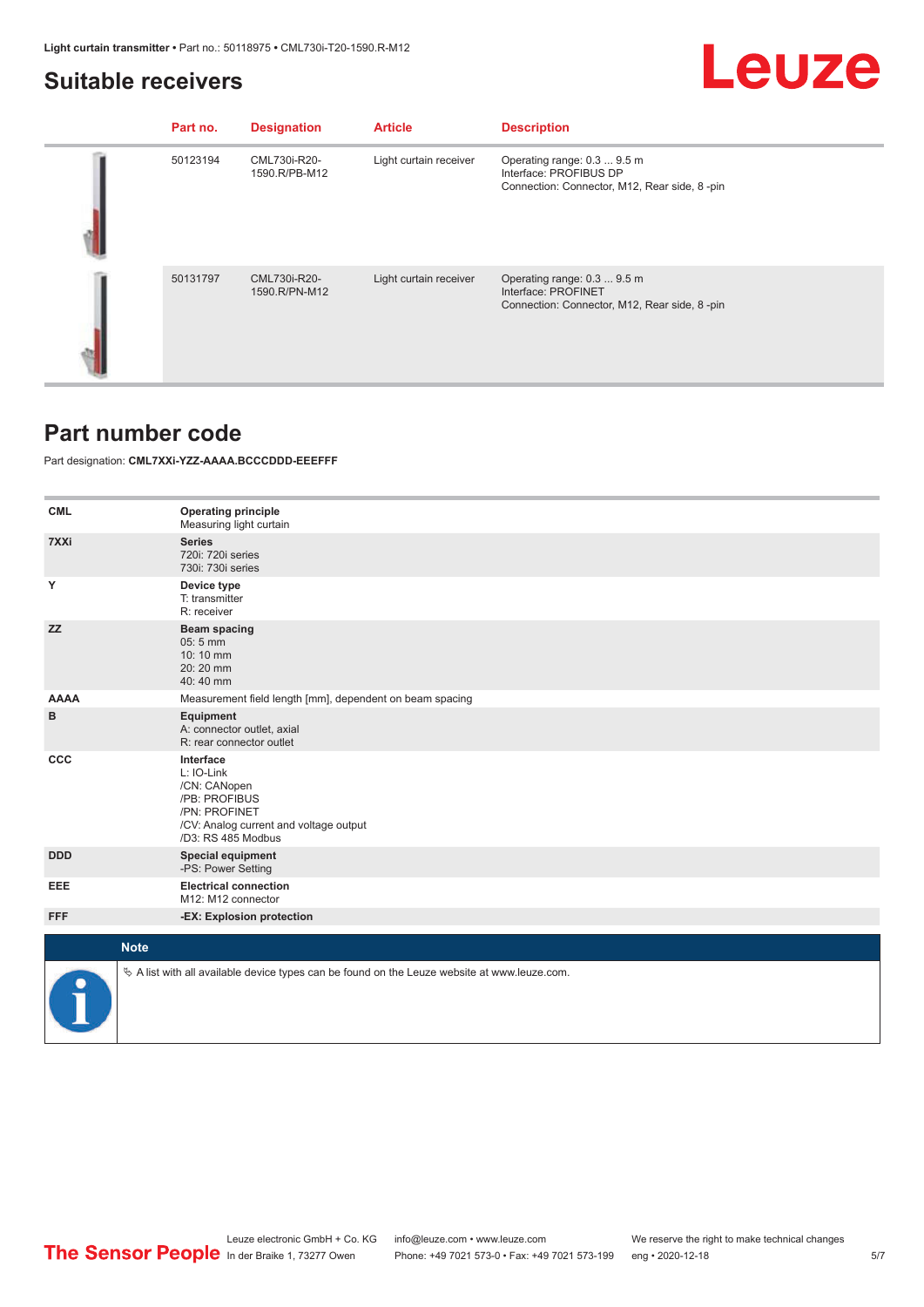## <span id="page-5-0"></span>**Notes**



### **Observe intended use!**

 $\%$  This product is not a safety sensor and is not intended as personnel protection.

 $\%$  The product may only be put into operation by competent persons.

 $\%$  Only use the product in accordance with its intended use.

| <b>For UL applications:</b>                                                                                                                                                       |
|-----------------------------------------------------------------------------------------------------------------------------------------------------------------------------------|
| $\%$ For UL applications, use is only permitted in Class 2 circuits in accordance with the NEC (National Electric Code).                                                          |
| V These proximity switches shall be used with UL Listed Cable assemblies rated 30V, 0.5A min, in the field installation, or equivalent (categories: CYJV/<br>CYJV7 or PVVA/PVVA7) |

### **Accessories**

# Connection technology - Interconnection cables

|   |        | Part no. | <b>Designation</b>                     | <b>Article</b>        | <b>Description</b>                                                                                                                                                                                                                                    |
|---|--------|----------|----------------------------------------|-----------------------|-------------------------------------------------------------------------------------------------------------------------------------------------------------------------------------------------------------------------------------------------------|
| Ø | ⊙<br>œ | 50129781 | <b>KDS DN-M12-5A-</b><br>M12-5A-P3-050 | Interconnection cable | Suitable for interface: IO-Link, DeviceNet, CANopen<br>Connection 1: Connector, M12, Axial, Female, A-coded, 5-pin<br>Connection 2: Connector, M12, Axial, Male, A-coded, 5-pin<br>Shielded: Yes<br>Cable length: 5,000 mm<br>Sheathing material: PUR |

# Mounting technology - Mounting brackets

|               | Part no. | <b>Designation</b> | <b>Article</b>      | <b>Description</b>                                                                                                                                                                                                        |
|---------------|----------|--------------------|---------------------|---------------------------------------------------------------------------------------------------------------------------------------------------------------------------------------------------------------------------|
| <b>Altres</b> | 50142900 | BT 700M.5-2SET     | Mounting device set | Design of mounting device: Bracket mounting<br>Fastening, at system: Through-hole mounting, T slotted hole<br>Mounting bracket, at device: Screw type, Sliding block<br>Type of mounting device: Rigid<br>Material: Steel |

# Mounting technology - Swivel mounts

| Part no. | <b>Designation</b> | <b>Article</b>       | <b>Description</b>                                                                                                                                          |
|----------|--------------------|----------------------|-------------------------------------------------------------------------------------------------------------------------------------------------------------|
| 429046   | <b>BT-2R1</b>      | Mounting bracket set | Fastening, at system: Through-hole mounting<br>Mounting bracket, at device: Clampable<br>Type of mounting device: Turning, 360°<br>Material: Metal, Plastic |

Leuze